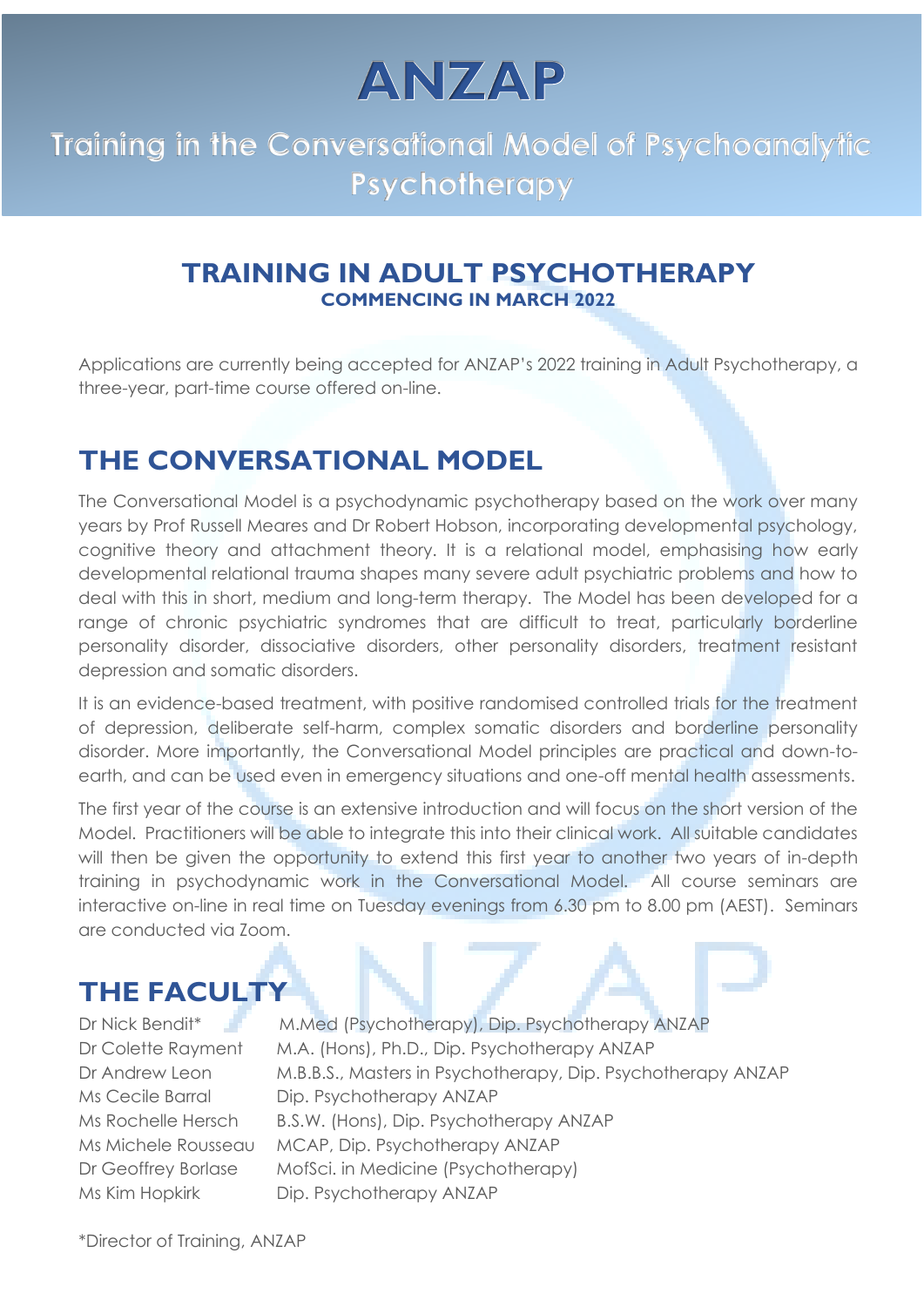### **ANZAP's Faculty members have a shared interest in:**

- Theoretical issues surrounding the Conversational Model, Psychology of Self, Affect Theory, Neuroscience, Infant Research and Trauma Research.
- Research into the psychotherapy of severe personality disorder.
- Clinical supervision using audio and videotaped clinical material along with process notes.
- Ongoing post-graduate training.
- Dissemination of information by way of seminars and an annual psychotherapy conference.
- The Conversational Model as we currently practice it and continue to develop it.

### **THE COURSE**

The course would be of interest to suitably qualified people who wish to develop a specialist psychotherapeutic interest, or who wish to enhance their psychotherapeutic skills within their current professional role. This course is open to:

- medical graduates
- clinical psychologists
- psychologists
- social workers
- counsellors
- clinical workers
- clinical nurse specialists

For all candidates it is expected that individual psychotherapy forms a significant component of their work at the time of application.

There will be a limited number of places; hence selection will be done by interview, after an application with 2 supporting referees is received. Preference will be given to those who already have some experience in dynamic psychotherapy, and who are working in that area.

**Personal therapy** – part of which should be undertaken during the course – is compulsory in second and third year.

## **OBJECTIVES:**

- To provide comprehensive and systematic training in individual psychotherapy**.**
- To provide an intellectual and conceptual framework to enable trainees to effectively practice.
- To provide an opportunity for trainees to exercise their own thinking, to develop skills, and their own personal style with the guidance of supervisors.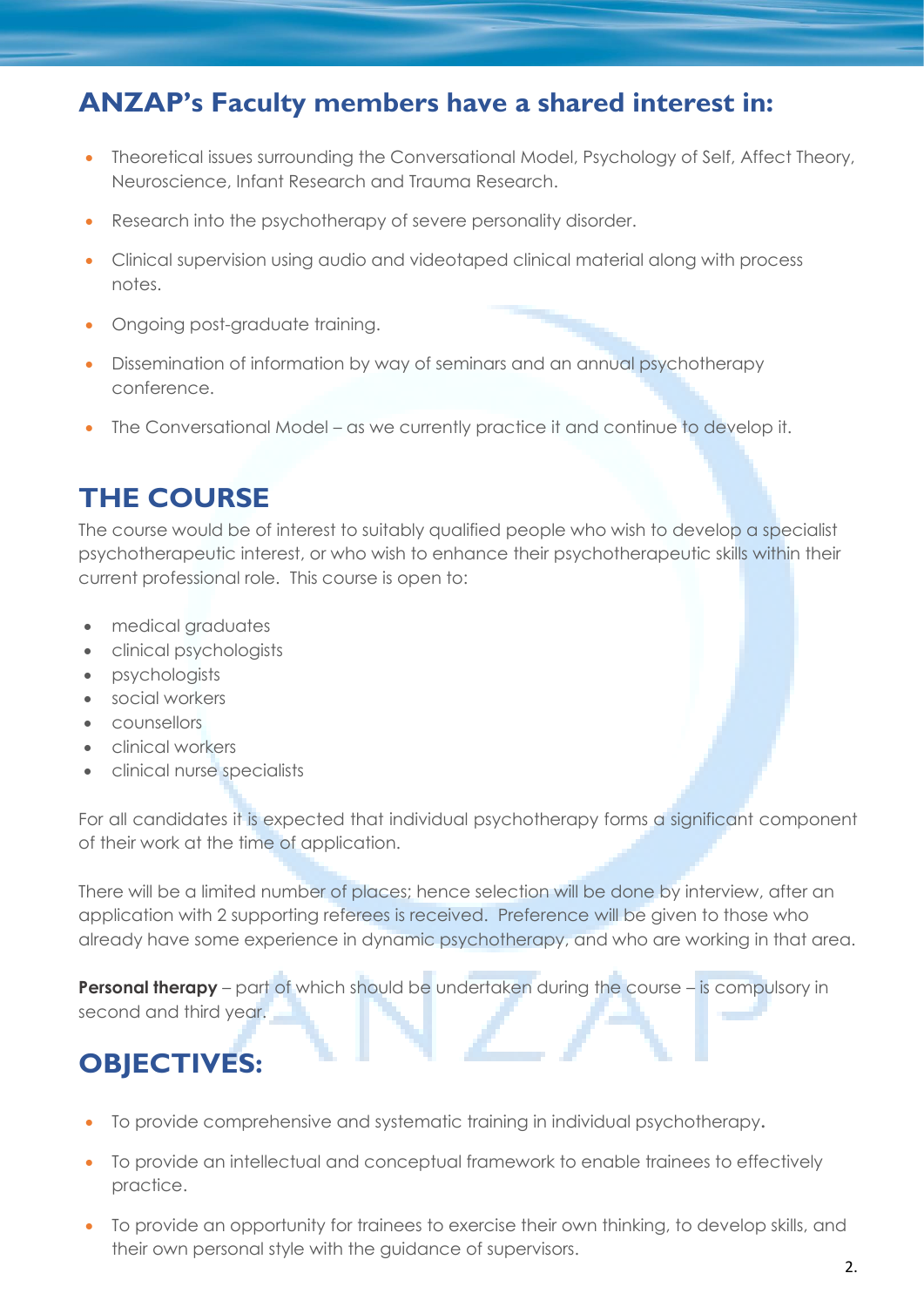- To maintain high standards through teaching and example of ethics, values and responsibilities in daily practice.
- To conduct an ongoing evaluation and feedback to trainees leading to successful completion of the course.
- To give trainees an experience of the supervisory process in groups and individually, and to enable them to negotiate this experience with a range of supervisors through the three years of the course.

#### **MEMBERSHIP**

Trainees will be given Student Membership of ANZAP when accepted into the course and will become Graduate Members on successful completion of the three-year course. Trainees who complete the first year of training become Associate Members of ANZAP.

## **STRUCTURE**

The course will consist of five strands, successful completion of which will lead to award of the Certificate under the auspices of ANZAP.

- 1. Seminars.
- 2. Psychotherapeutic work.
- 3. Clinical supervision individually and in groups.
- 4. Collegial activities.
- 5. Assessments

# **YEAR 1:**

This is a self-contained option. Those wishing to complete year two and year three have the option do so after completion of year one.

- ANZAP Faculty members will provide weekly seminars over the two semesters of the academic year. Seminars will deal with assessment and psychodynamic formulation of individual cases, and the development of the therapeutic relationship. Emphasis will be placed on the Conversational Model, within the field of Psychology of Self.
- Clinical Work: Trainees will see a case once a week in the first year.
- ANZAP Faculty members will provide individual supervision weekly over the two semesters of the academic year.
- Feedback will be given to each trainee before the second semester.
- An end of year assessment, both clinical and theory, will take place.
- An essay will be submitted at the end of first semester (2000 words) and at the end of second semester (2000 words) which will describe the clinical case under supervision, in relation to particular theoretical topics.
- Twice yearly report on Learning Journal.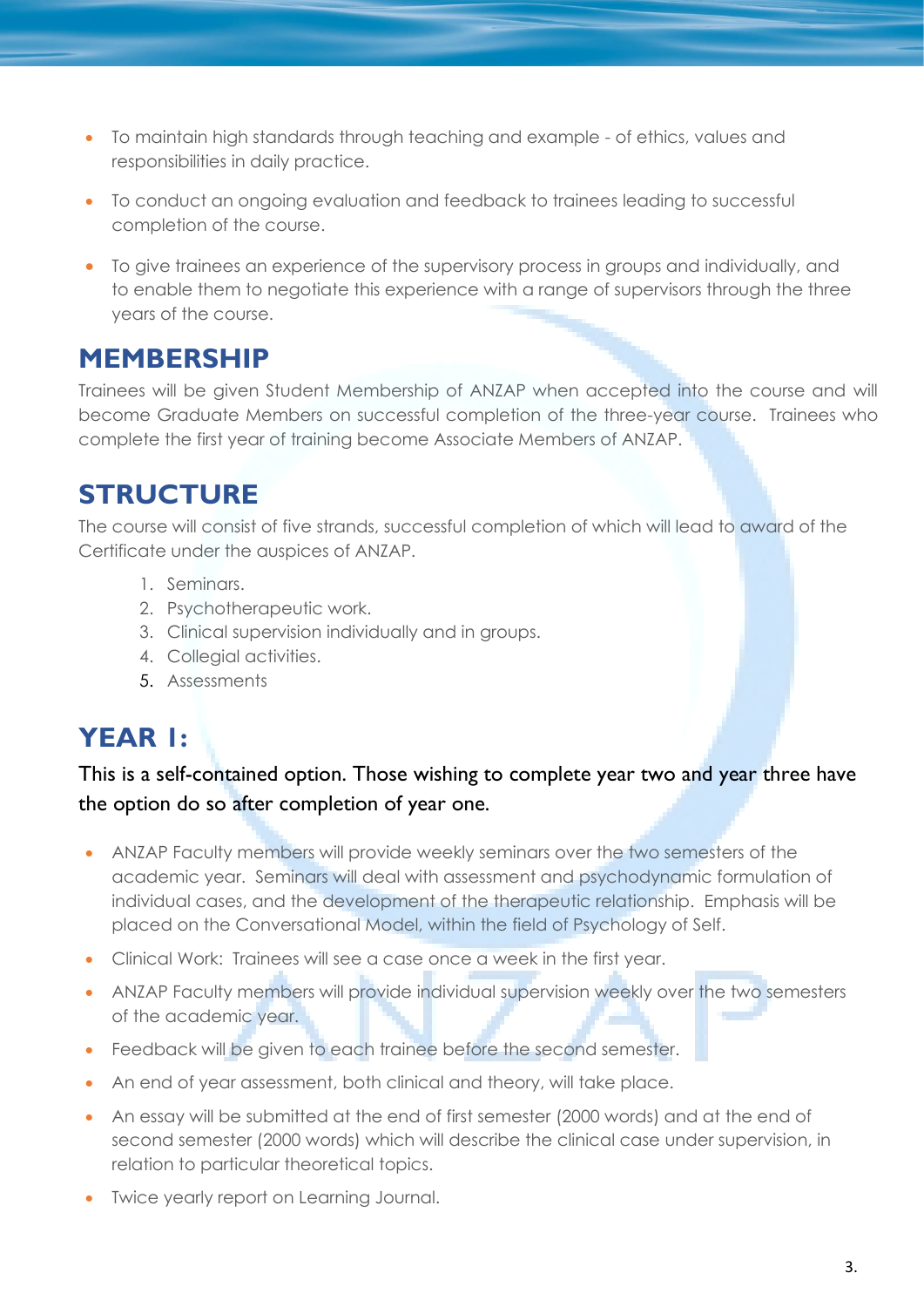## **YEAR 2:**

- ANZAP Faculty members will provide seminars in the same format as Year I, examining concepts of Self with focus on Trauma and Affect Theory.
- Clinical Work Trainees will continue to see their first case once a week; and will take on a second case which they will also see once a week.
- Individual supervision will continue as for Year I for the first case. Trainees can choose their supervisor. The trainee will be assigned to a supervision group with a Faculty member for their second case.
- Feedback will be given before the end of the 1st semester, and an end of year assessment will take place in both clinical and theory.
- An essay of 2000 words (I) and 2000 words (II) will be required at end of each semester. It will describe the clinical progress of the first case under supervision with attention to theoretical constructs.
- End of year assessment as for Year 1.
- In second year, it is expected that each trainee will have an opportunity to present clinical and theoretical material to the group.
- Twice yearly report on Learning Journal.

## **YEAR 3**

- ANZAP Faculty members will provide seminars elaborating advanced psychotherapeutic concepts and further areas of Conversational Model as well as seminars to prepare students for the Dissertation. Demonstration of clinical work and case material will be a focus during this year.
- Therapeutic work the trainee will continue to see two cases, each once a week. 100 hours for the first case and 50 hours for the second case will be the minimum required to satisfy clinical component of the course.
- Supervision Group supervision will continue for the second case. The individual supervisor for the first case will be the same or different supervisor from Year 2.
- Feedback will be given before the end of 1st semester and assessment will take place at the end of the year.
- A treatise of at least 8000 words will be required. The topic will be the choice of the trainee.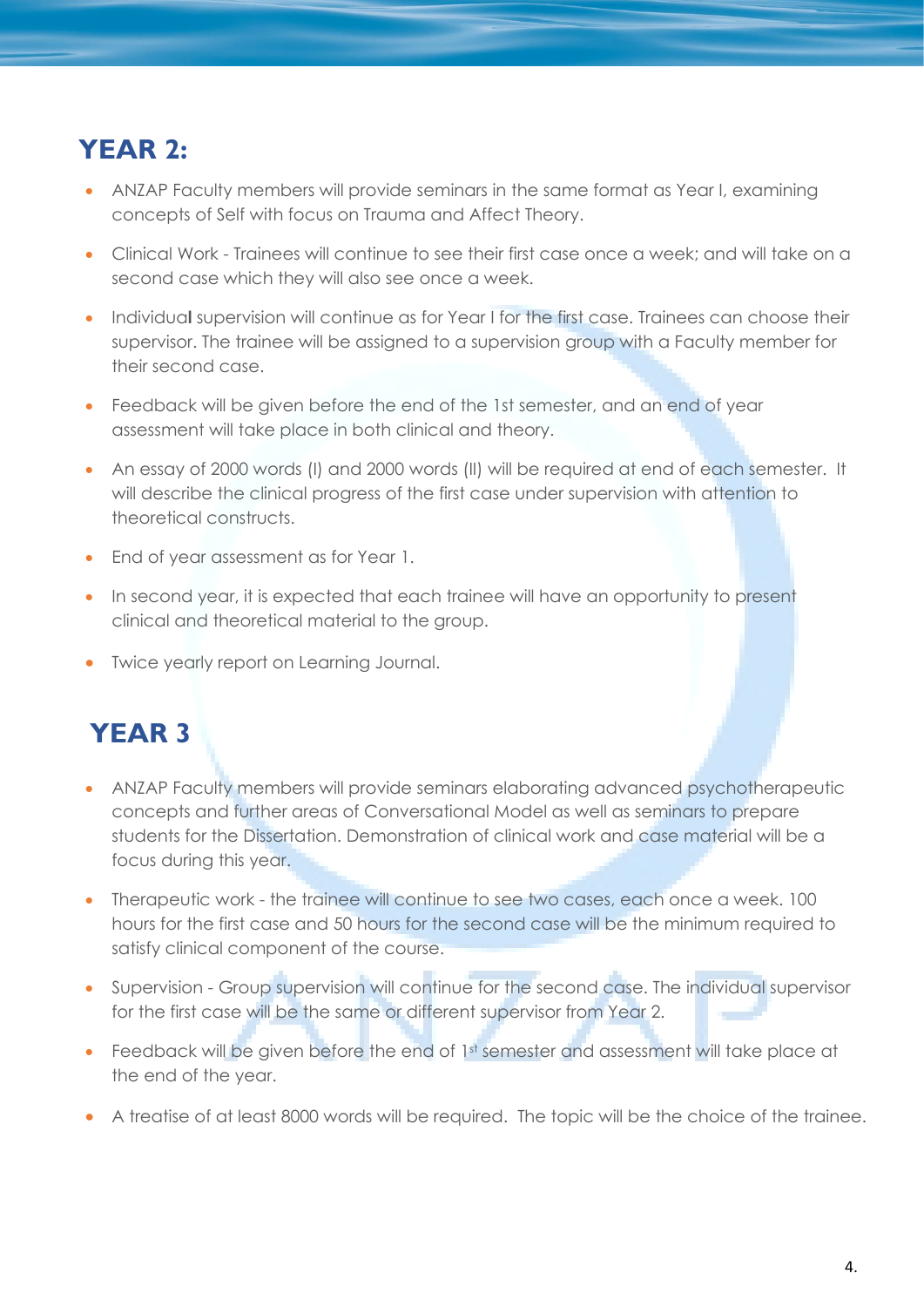### **NOTE:**

- The formal end of year assessment may vary from year-to-year at the discretion of Faculty.
- Supervision will take place on Zoom or Skype.
- Course books will be maintained by individual trainees, which supervisors will sign at appropriate times during the course.
- Trainees will be required to audio tape all sessions and maintain process notes, both of which are used in supervision.

## **THEORY:**

- A USB of references relevant to each module of the course and a further comprehensive reference list will be provided to each trainee at the beginning of the course.
- Books, Papers and DVDs on selected topics are available to all trainees from the ANZAP library.

## **COURSE FEES:**

All fees are in AUD\$ and include GST for Australian candidates. Fees are payable by credit card monthly over ten months on the 15<sup>th</sup> of the month with the first payment commencing in February and the final payment in November. All fees are charged in AUD\$ as follows:

#### **Australian based trainees:**

Year 1 – AUD\$6,540 (incl GST) \*Year 2 – AUD\$10,540 (incl GST) \*Year 3 – AUD\$10,540 (incl GST)

#### **New Zealand based trainees:**

Year 1 – AUD\$5,910 (no GST) \*Years 2 – AUD\$9,540 (no GST) \*Years 3 – AUD\$9,540 (no GST)

\*Fees include 28 weeks of both individual and group supervision.

NB: Personal therapy costs are met by the trainee, separate to course fees. Course fees may increase each year in line with CPI.

# **WHAT'S COVERED IN THE FEES?**

- 28 weeks of Lectures and 28 weeks of individual supervisions each year. In Year 2 and year 3 fees include 28 weeks of both individual and group supervisions.
- On-line attendance at up to 4 Saturday morning seminars hosted by ANZAP.